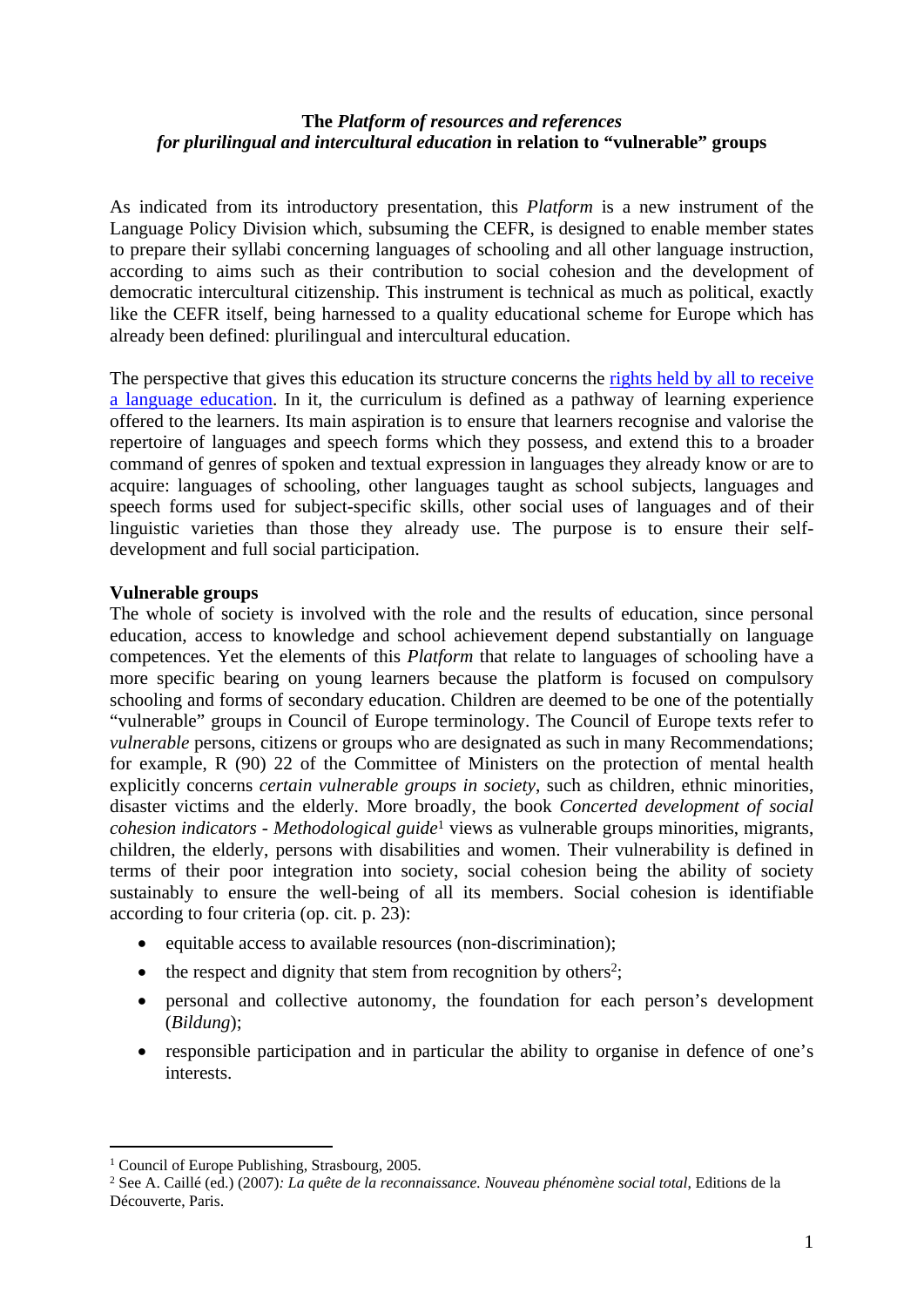Marginalisation of groups or persons in a position of vulnerability can be done through any form of violence, intimidation or ill-treatment<sup>3</sup> or through *de facto* mechanisms of exclusion which are diffuse and only minimally resort to coercion or force. Moreover, this occurs in many realms of life such as health, housing, employment and education.

## **Linguistic vulnerability**

We need at this juncture to characterise the nature of what might be vulnerability in certain children's linguistic competences (or in their communication through language). This vulnerability may take different forms. Access to schooling is not equitable if the learners' first language is not taught in schools as a subject and as a language of instruction for teaching other subjects. This is the case with recently arrived migrant children or children from indigenous minorities in polities where their regional language is not recognised. Lack of recognition is possible for all languages lacking official or dominant status, whether regional /minority or foreign. This exclusion of the other person's languages may be realised as linguistic intolerance founded on negative social representations (which are widespread where languages other than one's own are concerned), rejection, prohibition (in the school setting, in social life) or negation of existence. These ethnocentric phenomena, potentially akin to racism or forming a manifestation thereof, are very widespread and thus constitute one of the essential attitudes to cope with in plurilingual and intercultural education.

These forms of discrimination, possibly attended by a certain real or symbolic violence, for example where identities are being negotiated, do not just concern visibly alien languages, those of foreigners, but also operate with varieties of the official/national languages. Two socio-linguistic concepts are then relevant, that of linguistic insecurity and the one too readily termed *linguistic deficit*, wrongfully attributed to Bernstein and assimilated to the antithesis of *restricted code /elaborated code*. These are a subject of extensive debate that cannot be reiterated here; we shall simply recall a few analytical elements of these central concepts.

Among the many definitions of linguistic insecurity put forward, let us single out Francard's: *manifestation of an unsuccessful quest for legitimacy* [the outcome of ] *a conflict between the legitimate language and a non-legitimate or devalued form of the same language*<sup>4</sup> . In an earlier inquiry (conducted in southern Wallonia), he demonstrated that the most insecure individuals were not speakers of the dialect and the less proficient speakers of French, but those with the most schooling: […] *their schooling has enabled them to realise the extent of the gulf between the legitimacy of the linguistic usages documented in their community – which they apply without acknowledging the fact – and the legitimacy of "proper usage" conveyed by school as an institution. Through school, they have become spokesmen for their own self-ostracism*<sup>5</sup> . To specify a distinction between statutory insecurity and formal insecurity drawn by Calvet, Coste<sup>6</sup> points out that linguistic insecurity has implications for identity and is not confined to speakers' ability to use another language and to their conceptualisation of these proficiencies. Thus "insecurity arises because of a perceived,

<sup>3</sup> H. Brown (2004): *Violence against vulnerable groups*, Council of Europe Publishing, Strasbourg.

<sup>4</sup> M. Francard (ed.) (1993 and 1994) : *L'insécurité linguistique dans les communautés francophones* 

périphériques Cahiers de l'Institut de linguistique de Louvain-la-Neuve, vol. 1 and vol. 2.<br><sup>5</sup> M. Francard (1989): Insécurité linguistique de diglossie, le cas de l'Ardenne belge, Revue québécoise de linguistique théorique et appliquée 1989 8/éé 133-63

<sup>6</sup>Coste, D., Compétence bi/plurilingue et (in)sécurité linguistique, *Atti del Convegno Valle d'Aosta regione d'Europa : l'Educazione bi/plurilingue, ponte verso la cittadinanza europea*, 4 September 2001, Centro Congressi, Saint-Vincent, edited by Viviana Duc, Ufficio Ispettivo Tecnico, in collaboration with the journal L'École Valdôtaine, (supplement to issue no. 54) <http://www.scuole.vda.it/Ecole/Atti/05.htm>.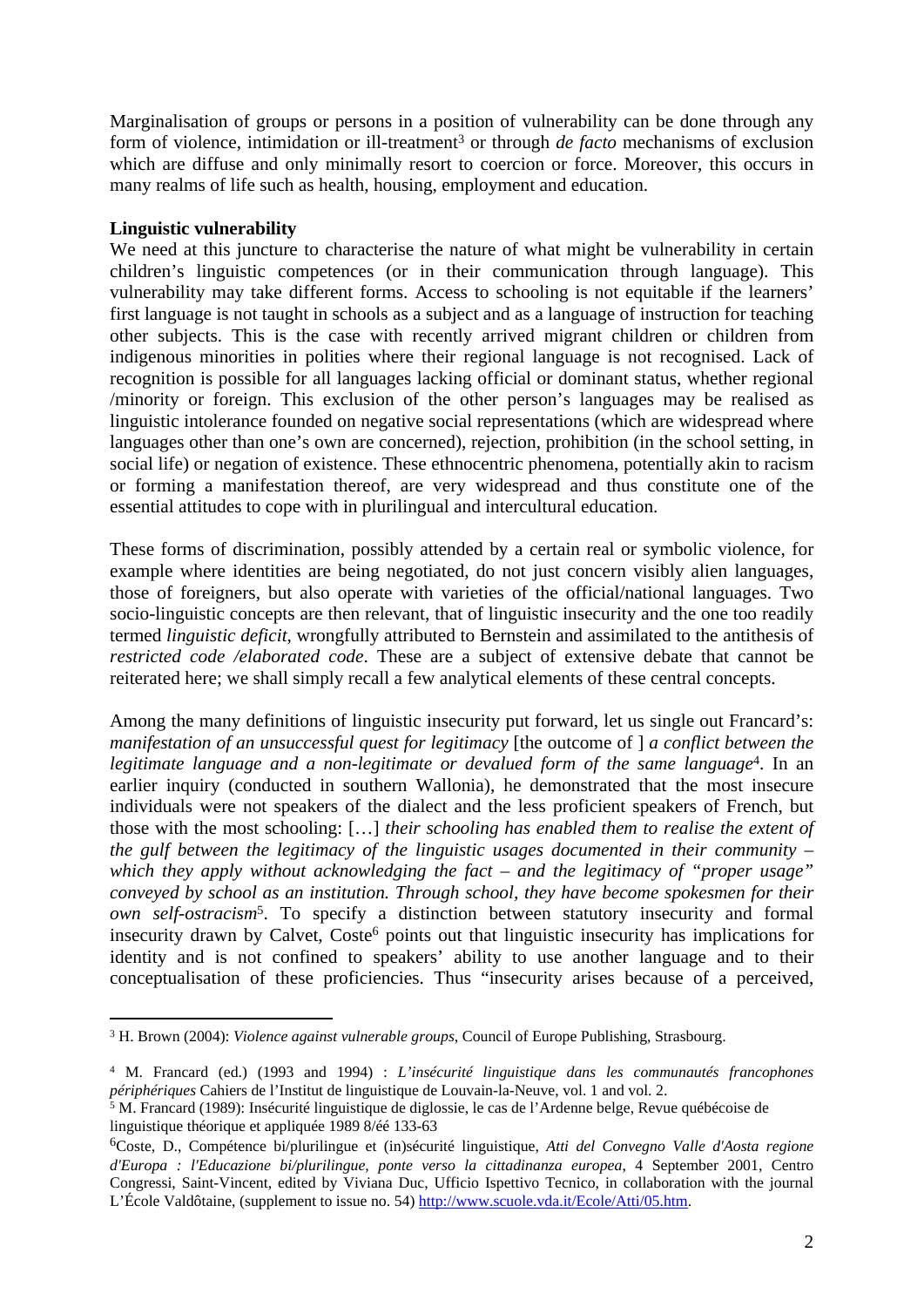conceptualised, internalised and embodied inferiority that has taken hold"<sup>7</sup> . This insecurity, built on a self-appraisal but generated within and by means of social interactions, can eventually cease to be seen as linked to material situations but rather as intrinsic to the speaker, the more so with adaptation to the social norms of verbal communication being complicated by the multiplication of the agencies of socialisation (family, school, peer groups, media, etc.) which may have distinctive and divergent norms of language. It is easy to appreciate how alienating this sense of insecurity is in that it impairs each person's capabilities for development and self-respect.

The foregoing remarks have allowed us to bring up the strategic role of school as an institution in learners' exposure to norms and in the internalisation of some learners' inability to appropriate them. This relationship with linguistic norms which are considered to have been appropriated, is also formed in families, as evidenced by the work of Bernstein<sup>8</sup>. His research revealed systematic differences in the language behaviour of children from well-off families and from the working class, this behaviour being marked by differing degrees of complexity of the linguistic code (elaborated/restricted code) in social communication. The term *code* has no doubt greatly detracted from comprehension of Bernstein in so far as, being founded on lexical and morphological-syntactic data, it seems to rigidify expressive capacities which are not susceptible of evolution, thus giving credence to a construction placed on these differences as a transmitted and acquired deficiency/handicap. But it is not so much a matter of unavailable linguistic resources with the restricted code, acquired only in certain job contexts, whereas the elaborated code cuts across more numerous situations of communication. The restricted code should probably be interpreted not as missing linguistic resources but as absence of the use of such resources which in some cases become unreachable precisely because they are seldom or never drawn upon. It is not so much the linguistic code which typifies differences of language complexity in communication activities, as the experience of diversity in communication situations (and their peculiar rules/norms/conventions) and the awareness of their variability, even where the restricted code may appear to be universally acquired. Bernstein says precisely this: "the types of families offer choices of different roles" (1975: 31) and "an open system of roles tends to encourage expression of new meanings and exploration of a complex conceptual field whereas a closed system of roles discourages invention and limits the conceptual field explored" (1976: 199).

## **Plurilingual and intercultural education: open/closed discursive repertoires**

Within the terms of this *Platform*, it might be said that the differences in children's (and adults') language performance stem from the differences in opportunities to handle varied communication situations (= open repertoire): this experience, limited by comparison with those of other speakers, leads to the formation of repertoires of speech patterns (and of languages) limited to what is current in the agencies of immediate socialisation (family, neighbourhood, peers). One of the clearly stated goals of plurilingual and intercultural education is

- to do justice to learners in their need to broaden their experience of verbal communication and their language repertoire /discourse genres;
- to make them aware of the situational/social variability of these discursive forms, by moving from a perspective based on absolute norms (*proper/poor speech*), underpinning the rampant social discrimination, to a perspective of contextual and cultural social suitability, varying from one community of communication to the next.

<sup>7</sup> D. Coste, *op. cit.*

<sup>8</sup> B. Bernstein 1977*: Language and social classes*, French translation published by Editions de Minuit, Paris.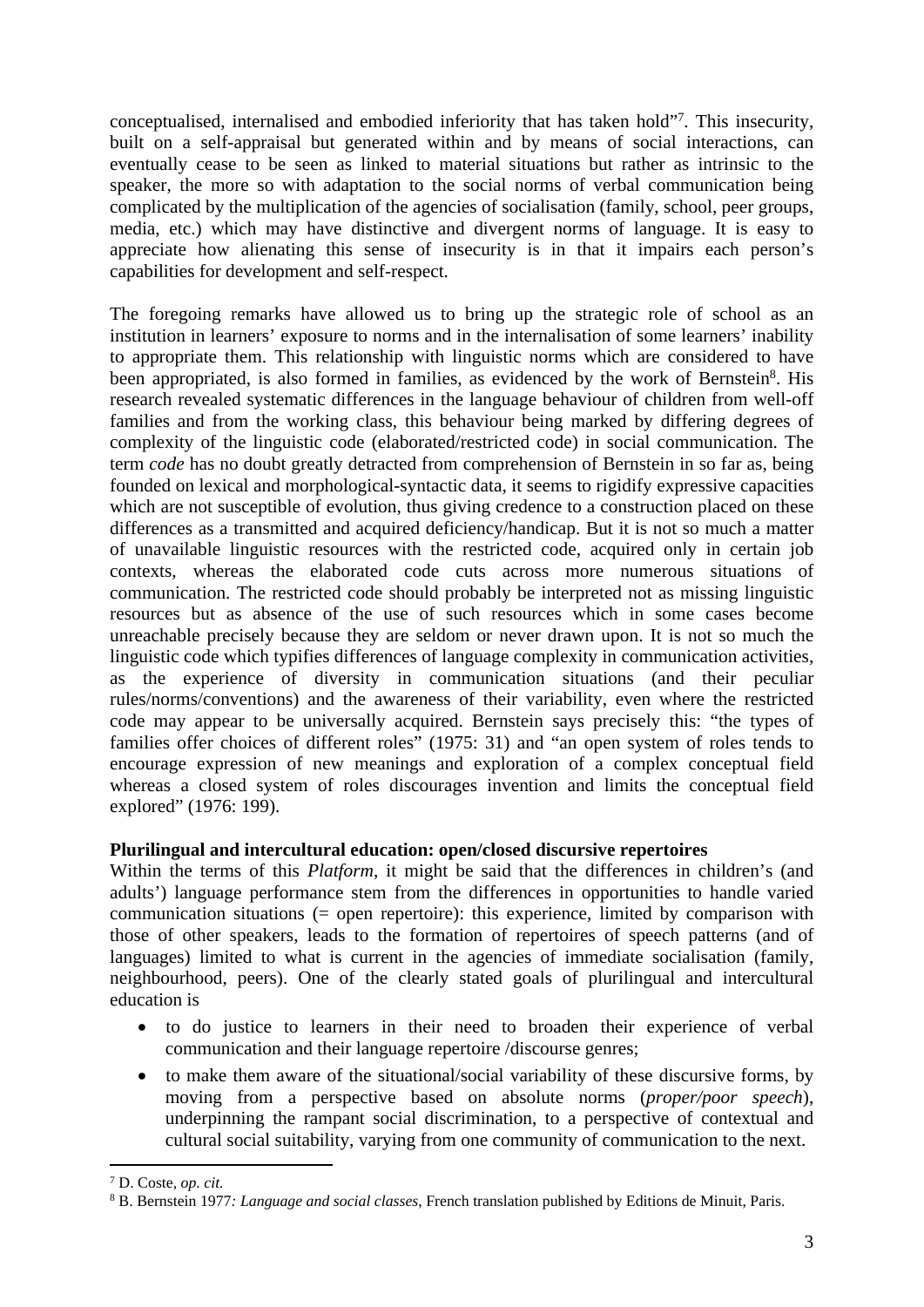This right to experience diversity of discursive modes, not equated to experiencing negation of a language's intrinsic norm, is of particular relevance for certain school populations (especially migrant children and young people, and pupils with underprivileged backgrounds) who may be deemed to command "restricted" repertoires in that these do not ready them to grasp the fine points and use the discursive forms of the language of schooling correctly (in the light of the intrinsic norms) and suitably.

Without engaging with these linguistic debates, however crucial, more extensive analyses may be mentioned by way of example, such as the one by Jariene and Razmantiene (2006): *The influence of pupils' socio-economic background on achievements in reading and writing skills*. This national survey on assessment of school attainments was launched in Lithuania from 2002 onwards. It is chiefly aimed at discovering the principal factors which influence learners' results and attainments, particularly as regards the main language of schooling (Lithuanian), its written acquisition and written production. The hypothesis concerns the influence of the pupils' family socio-economic status, expressed as a model with indicators such as number of books available at home, how many of them belong personally to the pupil, educational resources (encyclopaedias, dictionaries, computers, Internet access), how much pocket money per week is allowed by parents; eligibility for the free school breakfast (prescribed for pupils from poor and socially disadvantaged families); parents' employment situation and educational standard, etc. The overall conclusion is that a fairly strong correlation exists between a pupil's socio-economic background and the standard reached in reading and writing: those coming from privileged surroundings have better results. Linear regression analysis of the variables in the model demonstrates that the socio-economic factor may account for about 12 % of the results obtained by a pupil in reading and writing.

This concern for disadvantaged and vulnerable children is central to the present *Platform.* For example it can be read in *Writing*:

There have been different opinions on how children can best develop their writing abilities. Advocates of an intuitive, natural-development approach claim that a sense of form and genre in writing will develop automatically through reading as long as the students are provided with opportunities to develop their own ideas. Others argue that an intuitive approach favours learners from privileged backgrounds who already have implicit knowledge of text forms.

[…]

While some children benefit from backgrounds which automatically offer socializing into academic uses of language, children in vulnerable groups are dependent on school to help them understand and learn the wide spectre of cultural codes embedded in formal language use. Especially for these children curriculum aims like participation and access remain empty phrases if not directly connected to acquisition of a broad notion of language for many purposes.

[…]

Teaching writing in homogeneous groups is often based on implicitly expected knowledge of text and cultural codes. However, when teaching writing in different genres to minority groups, the need for making the implicit explicit becomes evident and urgent. Learners from minority backgrounds and possibly different traditions for writing genres, purposes and styles will have to get acquainted with the cultural